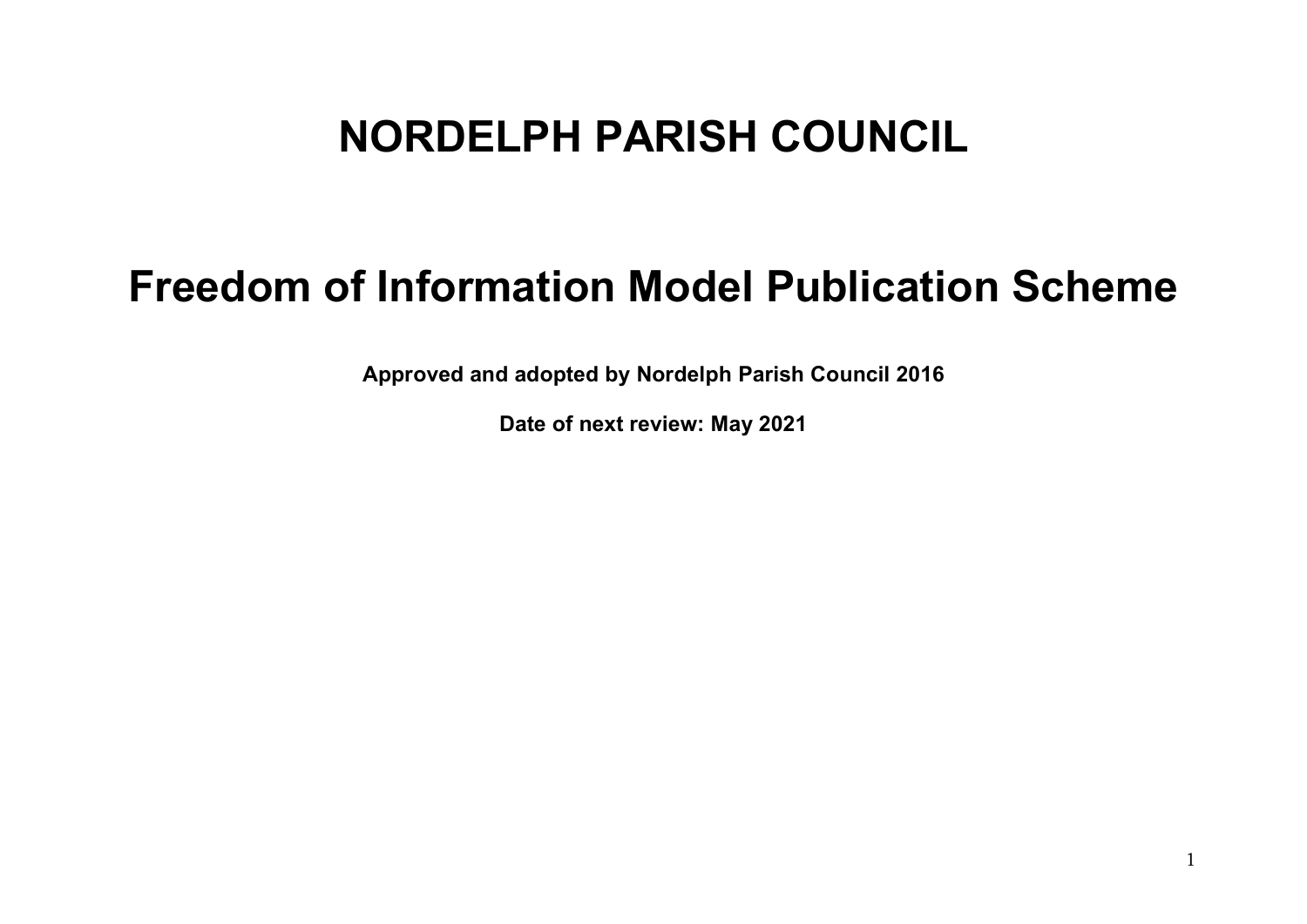## **Information available from Nordelph Parish Council under their publication scheme**

*Hard copies of documents are available from the Clerk and will be charged in accordance with the Schedule on Page 7.* 

| Information to be published                                            | How the information can be obtained           | Cost           |
|------------------------------------------------------------------------|-----------------------------------------------|----------------|
|                                                                        |                                               |                |
| Class1 - Who we are and what we do                                     | From the Council's website                    | See costs on   |
| (Organisational information, structures, locations and contacts)       |                                               | Page 7 for     |
|                                                                        | Displayed on noticeboards                     | hard copies of |
| This will be current information only                                  |                                               | documents in   |
|                                                                        | As a hard copy from the Clerk, or             | Class 1        |
|                                                                        | electronically attached to an email from the  |                |
|                                                                        | <b>Clerk</b>                                  |                |
| Who's who on the Council and its Committees                            | From the Council's website                    | as above       |
|                                                                        |                                               |                |
|                                                                        | Displayed on noticeboards                     |                |
|                                                                        |                                               |                |
|                                                                        | As a hard copy from the Clerk, or             |                |
|                                                                        | electronically attached to an e mail from the |                |
|                                                                        | <b>Clerk</b>                                  |                |
| Contact details for Parish Clerk and Councillors (named contacts where | From the Council's website                    | as above       |
| possible with telephone number and email address, if used)             |                                               |                |
|                                                                        | Displayed on noticeboards                     |                |
|                                                                        | Clerk's contact details are on Page 7. Clerk  |                |
|                                                                        | and Councillors' details hard copy, as an     |                |
|                                                                        | attachment to an email from the Clerk         |                |
| Location of main Council office and accessibility details              | Office is in Clerk's home. Meetings at the    |                |
|                                                                        | Village Hall, meetings open to public. Ample  |                |
|                                                                        | parking is available at the Hall              |                |
| Staffing structure                                                     | <b>Clerk</b>                                  |                |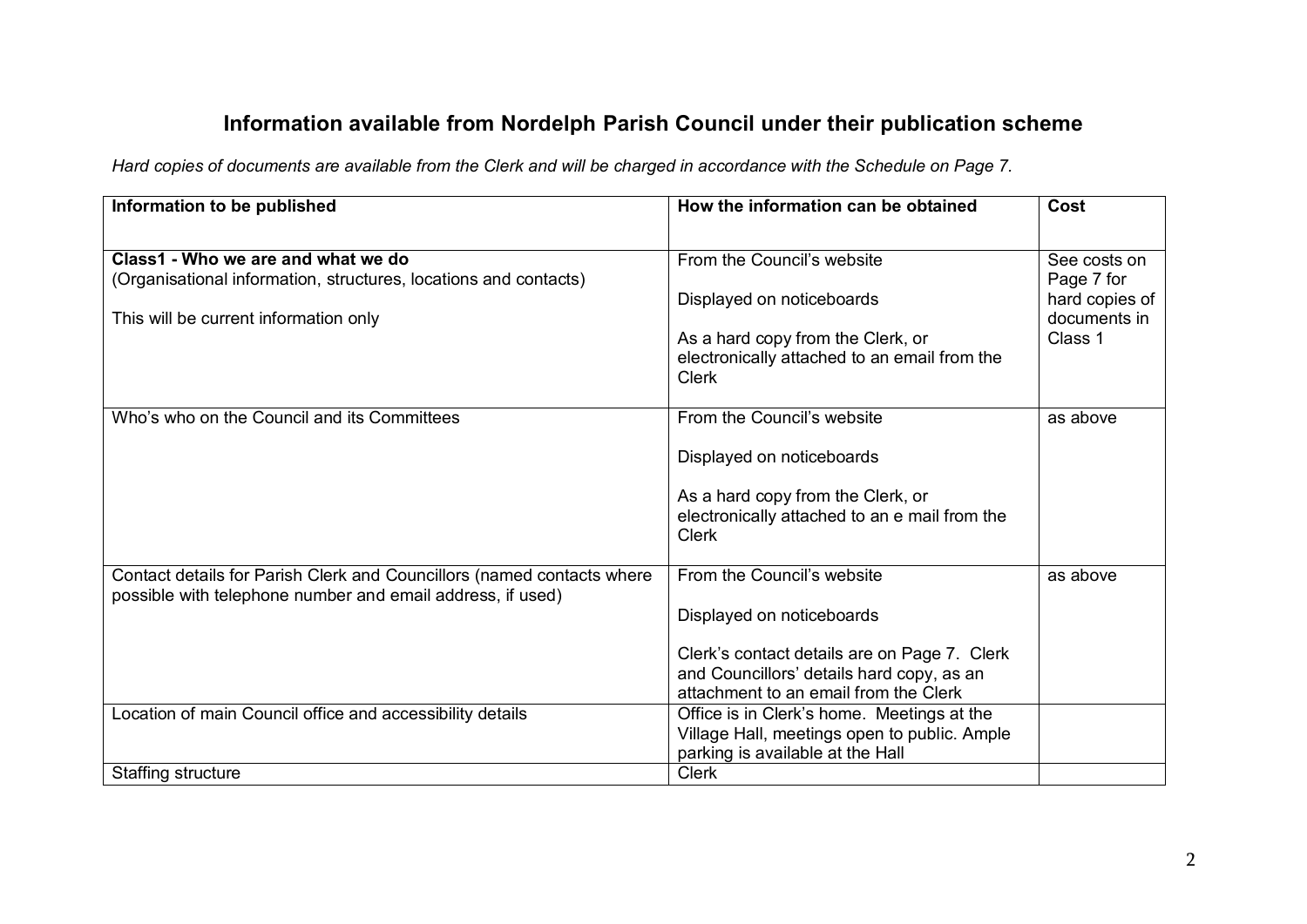| Class 2 – What we spend and how we spend it                            |                                    | See costs on   |
|------------------------------------------------------------------------|------------------------------------|----------------|
| (Financial information relating to projected and actual income and     | From the Council's website or as a | Page 7 for     |
| expenditure, procurement, contracts and financial audit)               | hard copy from the Clerk           | hard copies of |
|                                                                        |                                    | documents in   |
| Current and previous financial year as a minimum                       |                                    | Class 2        |
| Annual Return (Pages 2, 3 and 5)                                       | As above                           |                |
| Reasons for Variations = $/ - 15\%$                                    | As above                           |                |
| Payments over £100 [if a council with turnover £25,000 or under] or    | As above                           |                |
| payments over £500 [if a council with turnover £200,000 or over]       |                                    |                |
| <b>Finalised budget</b>                                                | As above                           |                |
| Precept                                                                | From the Council's website or as a |                |
|                                                                        | hard copy from the Clerk           |                |
| Borrowing Approval letter                                              | N/A                                |                |
| <b>Financial Regulations and Standing Orders</b>                       | From the Council's website or as a |                |
|                                                                        | hard copy from the Clerk           |                |
| Grants given and received                                              | From the Council's website or as a |                |
| <b>Grant Award Policy</b>                                              | hard copy from the Clerk           |                |
| List of current contracts awarded and value of contract                | Hard copy from the Clerk           |                |
| <b>Street Lights Maintenance</b>                                       |                                    |                |
|                                                                        |                                    |                |
| Councillors' allowances and expenses                                   | Hard copy from the Clerk           |                |
| Class 3 - What our priorities are and how we are doing                 |                                    | See costs on   |
| (Strategies and plans, performance indicators, audits, inspections and |                                    | Page 7 for     |
| reviews)                                                               |                                    | hard copies of |
|                                                                        |                                    | documents in   |
|                                                                        |                                    | Class 3        |
| <b>Action Plan/s</b>                                                   | From the Council's website or as a |                |
| [if any]                                                               | hard copy from the Clerk           |                |
| Chairman's Annual Report to Parish Meeting (current year only)         | From the Council's website or as a |                |
|                                                                        | hard copy from the Clerk           |                |
| Minute relating to General Power of Competence adoption                | Currently not used - N/A           |                |
|                                                                        | Or details can be found at: []     |                |
| Class 4 – How we make decisions                                        |                                    | See costs on   |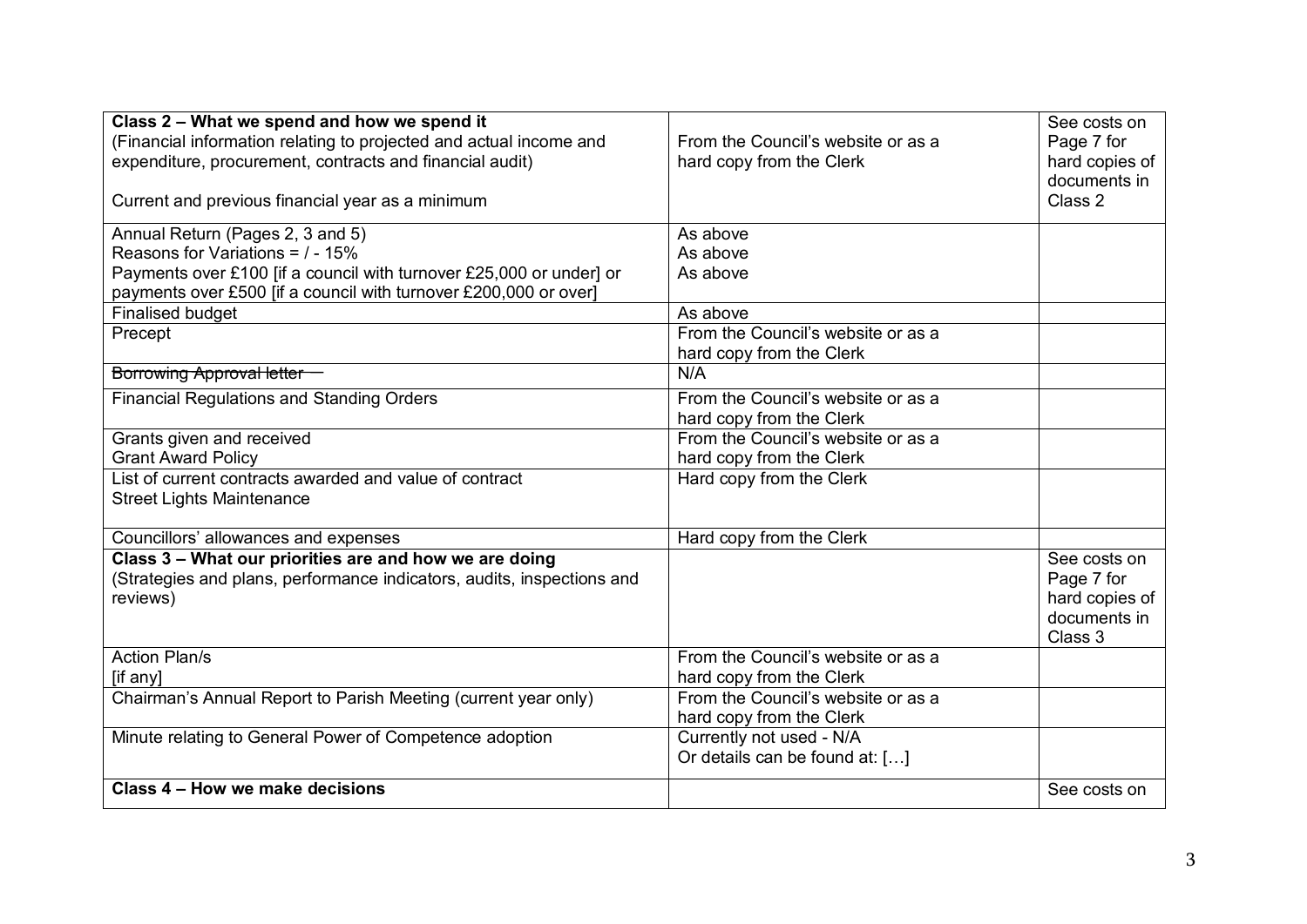| (Decision making processes and records of decisions)                                                                                                                                                                                                                                          |                                                                                                 | Page 7 for<br>hard copies of |
|-----------------------------------------------------------------------------------------------------------------------------------------------------------------------------------------------------------------------------------------------------------------------------------------------|-------------------------------------------------------------------------------------------------|------------------------------|
| Current and previous council year as a minimum                                                                                                                                                                                                                                                |                                                                                                 | documents in<br>Class 4      |
| Timetable of meetings (Council, any committee/sub-committee meetings<br>and parish meetings)                                                                                                                                                                                                  | From the Council's website or as a<br>hard copy from the Clerk<br>Parish noticeboard/s          |                              |
| Agendas of meetings (as above)                                                                                                                                                                                                                                                                | From the Council's website or as a<br>hard copy from the Clerk                                  |                              |
| Minutes of meetings (as above) - NB this will exclude information that is<br>properly regarded as private to the meeting                                                                                                                                                                      | From the Council's website or as a<br>hard copy from the Clerk<br>[Possibly parish noticeboard] |                              |
| Reports presented to council meetings - note this will exclude<br>information that is properly regarded as private to the meeting                                                                                                                                                             | <b>Currently N/A</b>                                                                            |                              |
| Responses to planning applications                                                                                                                                                                                                                                                            | <b>See Minutes</b><br>From the Council's website                                                |                              |
| Responses to consultation papers                                                                                                                                                                                                                                                              | Noticeboards, email or hard copy from the<br><b>Clerk</b>                                       |                              |
| Class 5 - Our policies and procedures                                                                                                                                                                                                                                                         |                                                                                                 | See costs on                 |
| (Current written protocols, policies and procedures for delivering                                                                                                                                                                                                                            |                                                                                                 | Page 7 for                   |
| services and responsibilities)                                                                                                                                                                                                                                                                |                                                                                                 | hard copies of               |
| Current information only                                                                                                                                                                                                                                                                      |                                                                                                 | documents in<br>Class 5      |
| Policies - Code of Conduct and Dispensation Policy, Risk Management<br>Policy                                                                                                                                                                                                                 | From the Council's website or as a<br>hard copy from the Clerk                                  |                              |
| Policies and procedures for the provision of services and about the<br>employment of staff:<br>Equality and diversity policy<br><b>Media Policy</b><br><b>Record Management</b><br>Policies and procedures for handling requests for information<br>Freedom of Information Publication Scheme | From the Council's website or as a<br>hard copy from the Clerk                                  |                              |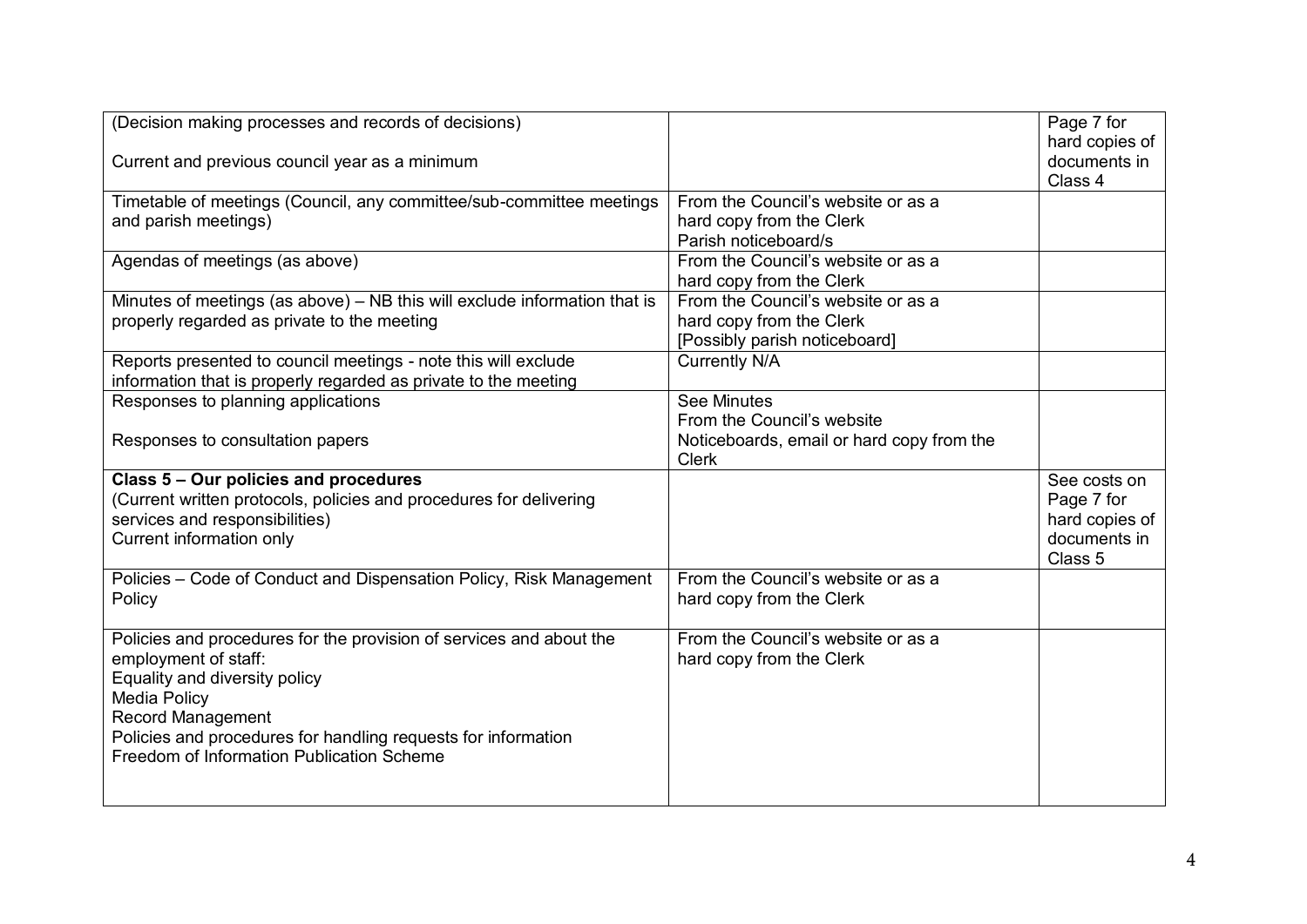| Complaints procedures (including those covering requests for               | From the Council's website or as a            |                |
|----------------------------------------------------------------------------|-----------------------------------------------|----------------|
| information and operating the publication scheme)                          | hard copy from the Clerk                      |                |
| <b>Class 6 - Lists and Registers</b>                                       |                                               | See costs on   |
|                                                                            |                                               | Page 7 for     |
| <b>Currently maintained lists and registers only</b>                       |                                               | hard copies of |
|                                                                            |                                               | documents in   |
|                                                                            |                                               | Class 6        |
| Any publicly available register or list (if any are held this should be    | N/A                                           |                |
| publicised; in most circumstances existing access provisions will suffice) |                                               |                |
| <b>Asset Register</b>                                                      | From the Council's website or as a            |                |
|                                                                            | hard copy from the Clerk                      |                |
| Register of members'/councillors' interests                                | Available from the Borough Council of King's  |                |
|                                                                            | Lynn website and the parish council's website |                |
|                                                                            |                                               |                |
| Register of gifts and hospitality                                          | Apply to Clerk                                |                |
|                                                                            |                                               |                |
| Class 7 - The services we offer                                            | From the Council's website or as a            | See costs on   |
| Information about the services the Council offers, including leaflets,     | hard copy from the Clerk                      | Page 7 for     |
| guidance and newsletters produced for the public and businesses            |                                               | hard copies of |
|                                                                            |                                               | documents in   |
| Current information only                                                   |                                               | Class 7        |
| Garden Allotments                                                          | Tenancy document available from the Clerk as  |                |
|                                                                            | a hard copy                                   |                |
| Other examples:                                                            |                                               |                |
| Community centres and village halls                                        | Via Nordelph Village Hall Committee           |                |
| Parks, playing fields and recreational facilities                          | Via Nordelph Village Hall Committee           |                |
| Seating, litter bins, clocks, memorials and lighting                       | <b>Contact the Clerk</b>                      |                |
| Shelter                                                                    | <b>Contact the Clerk</b>                      |                |
| Markets-                                                                   | No relevant information                       |                |
| Public conveniences                                                        | No relevant information                       |                |
| Agency agreements                                                          | No relevant information                       |                |
| A summary of services for which the Council is entitled to recover a fee,  | None                                          |                |
| together with those fees (e.g. burial fees)                                |                                               |                |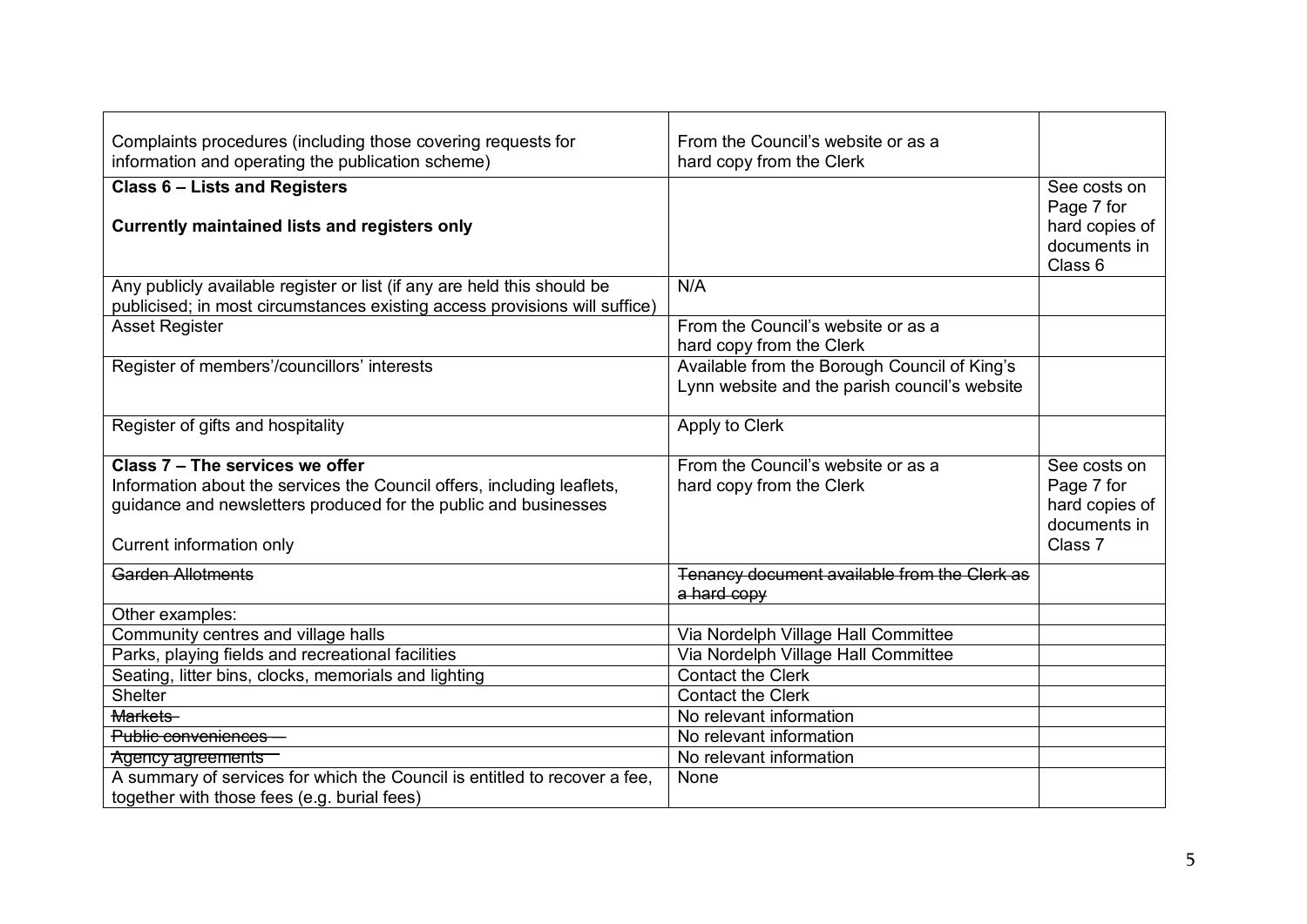| <b>Additional Information</b><br>[This will provide Councils with the opportunity to publish information<br>that is not itemised in the lists above] |  |
|------------------------------------------------------------------------------------------------------------------------------------------------------|--|
|                                                                                                                                                      |  |
|                                                                                                                                                      |  |

**Contact details of the Clerk** Kate Bennett [nordelphparish@hotmail.com](mailto:nordelphparish@hotmail.com) 07825 634 672